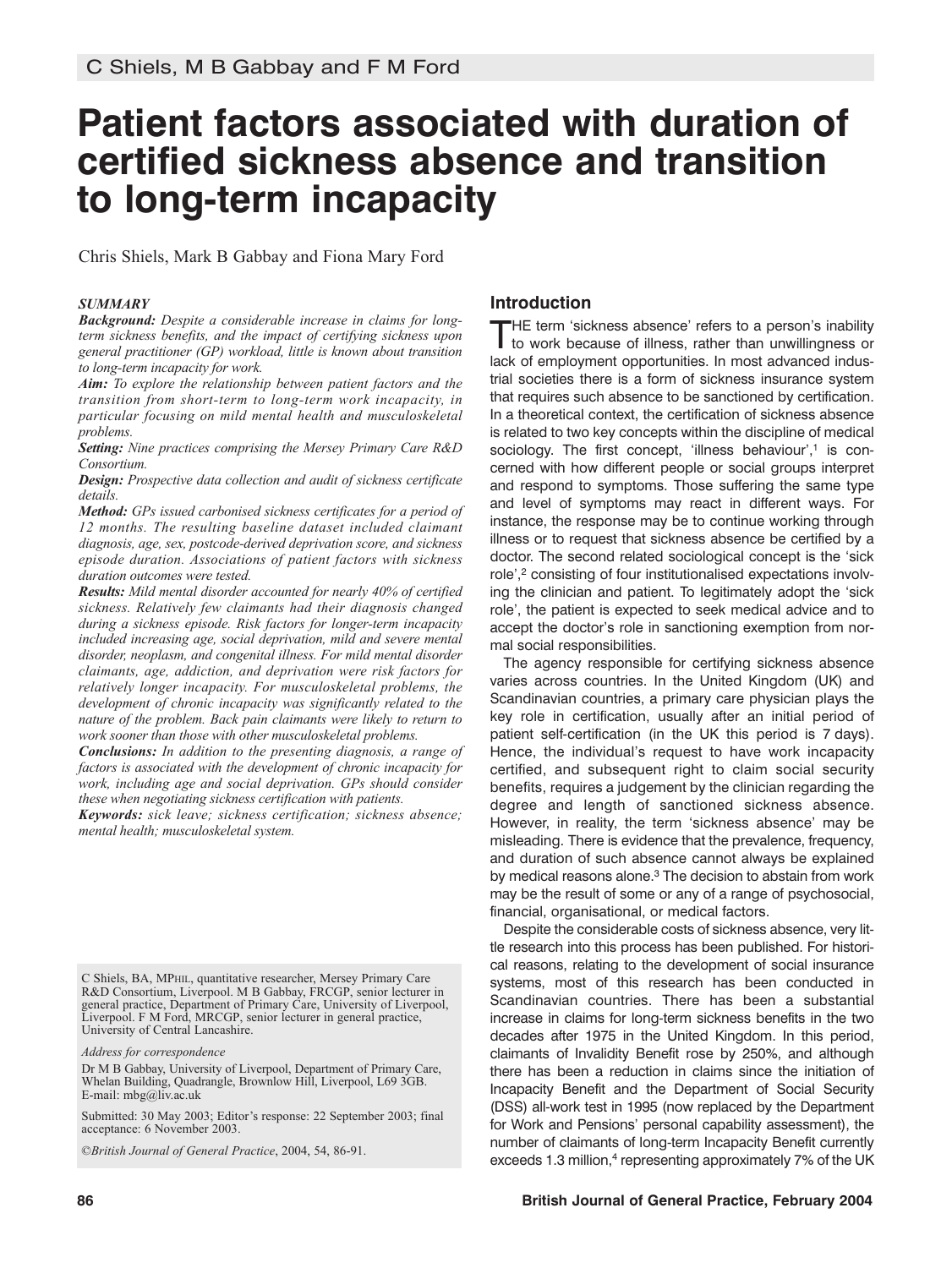# **HOW THIS FITS IN**

#### *What do we know?*



There has been a dearth of research in the United Kingdom in relation to the

certification of sickness by general practitioners in the first 28 weeks of patient sickness absence (prior to the Benefits Agency test of eligibility for Incapacity Benefit). Hence, little is known of the factors involved in transition to long-term incapacity.

*What does this paper add?*

This study presents preliminary data from a comprehensive sick note dataset to stimulate research in this important, but neglected, substantive area.

working-age population. It has been estimated that the financial cost of long-term incapacity, in terms of state spending and related costs, exceeds £20 billion a year. <sup>5</sup> There is anecdotal evidence that the contractual obligation to issue sickness certificates to patients has a considerable impact upon overall general practitioner (GP) workload. Subsequently, there has been increasing debate about the role of the GP as the 'gatekeeper to social security benefits'.<sup>6-10</sup>

Our research seeks to identify risk factors for the development of long-term incapacity. In particular, since the certification of sickness within primary care is the starting point on the route to long-term incapacity, more information is needed about trends in the early stages of incapacity; that is, prior to the 28-week period of certified sickness that marks the transition from statutory sick pay (SSP) to short-term higher rate Incapacity Benefit (IBST-H). Relatively few incapacity benefit claimants resume the status of availability for paid work. A recent analysis of long-term sickness benefit recipients between 1978 and 1995 reported that only 2% were in paid employment within 2 years of initial benefit receipt. 5

UK-based research investigating associations between individual characteristics and sickness absence has tended to be conducted at the level of the organisation, independent of medical and social policy contexts. For instance, the Whitehall II cohort study of British civil servants reported on associations between duration of sickness absence and various aspects of the individual employee: socio-economic status, <sup>11</sup> social support networks,<sup>12</sup> lifestyle,<sup>13</sup> sex,<sup>14</sup> and health status itself.<sup>15</sup>

In relation to sicklisting within the primary care context, much of the research on the role of individual patient characteristics has been conducted outside the UK. Patient factors studied include sex,<sup>16-18</sup> age,<sup>19</sup> occupation,<sup>20</sup> and family status.<sup>21,22</sup> Associations with diagnosis-specific sickness absence have also been studied, in particular sicklisting owing to psychological problems<sup>18</sup> and musculoskeletal diagnoses.<sup>17</sup>

One of the main reasons for the dearth of UK-based research designed to investigate trends in early stages of incapacity has been the unavailability of reliable routine certification data captured at the general practice level. As a consequence, little is known about factors that may influence the transition from acute sickness to chronic incapacity, and the identification of patients at risk of such incapacity. Our research aims at:

• Investigating hypothesised associations between

claimant-based factors and the transition from shortterm to long-term incapacity, for all claimants in the database.

Studying the same associations for two important diagnostic categories: 'musculoskeletal' and 'mild mental disorder', within the total claimant group. Government statistics indicate that these two diagnostic groups account for approximately 60% of claims for Incapacity Benefit. 2

### **Methods**

#### *Setting*

All the Mersey Primary Care R&D Consortium practices took part in the study. The combined lists of the one South Cheshire, five Liverpool, and three Sefton practices are in excess of 80 000, with over 50 000 patients of working age, covering inner city, urban, and rural populations.

# *Construction of a sickness certification database*

In conjunction with the DSS (and later the Department for Work and Pensions), the consortium produced modified pads of MED3 and MED5 sickness certificates incorporating a carbonised copy for each certificate written. All GPs in the nine consortium practices were requested to use the pads for 12 months, but to otherwise follow their usual sickness certification procedures. A total of 87 GPs (45 principals) were involved in issuing these certificates at the practices for all or part of the data collection period. They were not provided with information about the research outcome measures or explanatory variables during the data collection period.

The four research ethics committees (Liverpool, South Sefton, North Sefton, and South Cheshire), covering the geographical area of the consortium, approved the use of these certificates as a means of retaining routine sick note data. Each committee accepted that individual patient consent was not feasible in such a study, but insisted on strict procedures to ensure patient anonymity was established before utilisation of data by the research team. Information on the copies of certificates issued was collated and coded by administrative staff at each practice and entered into a database within the practice. At the end of the collection period, each practice dataset was incorporated into an anonymised central database by consortium research staff. This baseline dataset included: type of certificate, date of certificate, claimant study number (for tracking purposes), certifying GP code, claimant postcode, date of birth, claimant sex, duration of sick note, and reason for certified incapacity.

Post hoc computation of variables involved transformation of 'claimant postcode' into a Townsend deprivation score and 'date of birth' into claimant age. The issue of continuous sick notes to a patient was deemed to result in a 'sickness episode'. Duration of such an episode was calculated by totalling all periods of incapacity on the sickness certificates. In the case of issue not being continuous (that is, gaps in dates of sickness period covered by any type of certificate, including MED 3, 4, or 5), separate episodes were assumed. The diagnosis given as the reason for each sick note was allocated to a broad diagnostic group loosely based upon READ code categories, but simplified for use in a general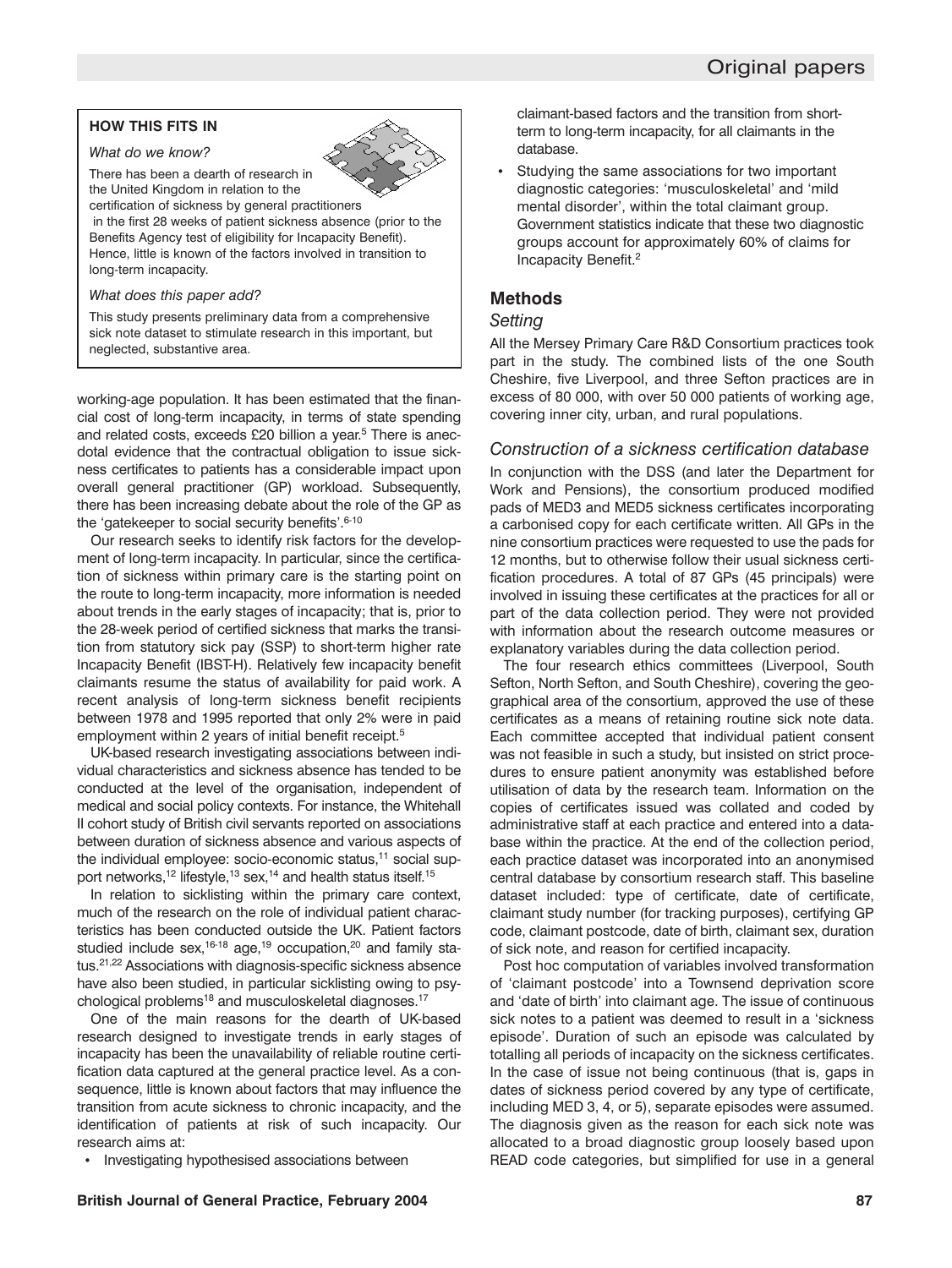practice-based study. <sup>23</sup> Finally, the computed claimant ages were collapsed into four age groups.

# *Outcome and explanatory variables*

In the subsequent analysis of data, the main outcome measures used were 'total duration of sickness episode' and 'greater than 28-week incapacity'. The latter was a dichotomous variable computed as an indicator of transition to long-term incapacity. Potential explanatory variables included in the analysis were claimant age, sex, Townsend deprivation score, and diagnostic group (of diagnosis on certificate). Initial analysis found the distribution of deprivation scores across the claimant group to be markedly skewed. To permit meaningful analysis, the variable was transformed into quartiles of claimant scores.

The study was primarily concerned with the predictive potential of patient factors only. Although a certifying GP code was included in the data collection process, GPbased variables influencing sickness certification are to be considered in a separate study.

### *Statistical analysis*

Univariate analysis of potential associations between outcome variables and claimant/certificate factors used a *t*-test or one-way ANOVA (plus post hoc Tukey test) for the continuous outcome (duration of sickness episode) and a  $\chi^2$ test for the dichotomous outcome (>28-week incapacity). In addition, logistic regression models were constructed to investigate the independent effects of the explanatory covariates upon the outcome of most interest in the study, a sickness episode exceeding 28 weeks. Because of the risk of a Type I error introduced by multiple testing of associations between variables, we have used a more rigorous level of *P*<0.01 as evidence of statistical significance.

We also conducted separate statistical analyses of two

claimant subgroups: those suffering from musculoskeletal problems and those suffering from mild mental disorders. We used SPSS for Windows V10 to compute statistical analyses.

# **Results**

### *Claimant and certificate profile*

The complete database contained details of 13 127 MED3 and MED5 medical certificates issued to 6271 patients during the collection period. Claimants' mean age was 39.9 years (standard deviation  $[SD] = 12.1$  years), and 44.7% were males. The mean duration of claimant sickness episode was 9.9 weeks/69 days (SD =  $13.9$  weeks/97.3 days), with 3049 claimants being issued with more than one certificate in the episode. Nearly 10% of claimants in the study had a period of certified sickness exceeding 28 weeks in total. The median Townsend social deprivation score, based upon the individual claimant postcode, was 4. Over 20% (1317/6271) of the claimant group had a Townsend score of 7 or more, indicating a high level of deprivation.

# *Diagnostic group profile*

Table 1 summarises the relationships between the categories of primary diagnosis recorded on certificates and the total number of weeks certified in the study. Over half of certified sickness absence was found within two broad categories: mild mental disorders (such as anxiety and depression) and musculoskeletal problems. This table also includes information relating to the shift in diagnosis from initial certificate to second certificate for the 3049 claimants who received more than one sick note in the study. In addition to the expected stable diagnostic categories of 'congenital' and 'severe mental disorder', the 'mild mental disorder' category was also markedly robust, with over 90% of claimants being diagnosed with the same or related psychological diagnosis on their first two certificates.

Table 1. Proportion of total weeks certified on all sickness certificates in study, by diagnostic group, and degree of change in diagnostic *group from first to second certificate.*

| Diagnostic category                | Number of weeks<br>certified | % of total weeks<br>certified | % of claimants in same<br>diagnostic category from<br>first to second certificate | Of those claimants changing<br>diagnosis, % of largest shift |
|------------------------------------|------------------------------|-------------------------------|-----------------------------------------------------------------------------------|--------------------------------------------------------------|
| Mild mental disorder (MMD)         | 23 962                       | 39.7                          | 90.9                                                                              | (12.0 to musculoskeletal)                                    |
| Musculoskeletal                    | 9262                         | 15.4                          | 78.0                                                                              | $(5.8 \text{ to injury})$                                    |
| Injury                             | 4271                         | 7.1                           | 76.1                                                                              | (5.1 to symptoms)                                            |
| Postoperative recovery             | 3334                         | 5.5                           | 77.4                                                                              | (3.6 to respiratory)                                         |
| Respiratory                        | 3154                         | 5.2                           | 56.1                                                                              | $(9.8 \text{ to MMD})$                                       |
| Symptoms (not otherwise specified) | 2934                         | 4.9                           | 53.6                                                                              | (7.2 to musculoskeletal)                                     |
| Circulatory                        | 2826                         | 4.7                           | 75.8                                                                              | (6.3 to post-op recovery)                                    |
| Severe mental disorder             | 1794                         | 3.0                           | 92.3                                                                              | (7.7 to Nervous system)                                      |
| Nervous system/sense organ         | 1650                         | 2.8                           | 77.2                                                                              | $(7.0 \text{ to MMD})$                                       |
| Investigations/procedures          | 1107                         | 1.9                           | 26.0                                                                              | (16.9 to MMD)                                                |
| <b>Digestive</b>                   | 1086                         | 1.8                           | 61.3                                                                              | (10.0 to post-op recovery)                                   |
| Neoplasm                           | 951                          | 1.6                           | 76.2                                                                              | (14.3 to post-op recovery)                                   |
| Congenital                         | 771                          | 1.3                           | 100                                                                               |                                                              |
| Infectious/parasitic               | 735                          | 1.2                           | 44.7                                                                              | (16.7 to respiratory)                                        |
| Endocrine/nutrition/metabolism     | 672                          | 1.1                           | 88.0                                                                              | (4.0 to skin)                                                |
| Genitourinary                      | 557                          | 0.9                           | 53.8                                                                              | (12.8 to MMD)                                                |
| <b>Skin</b>                        | 478                          | 0.8                           | 59.3                                                                              | (11.1 to MMD)                                                |
| Pregnancy/childbirth               | 446                          | 0.7                           | 77.1                                                                              | (8.6 to symptoms)                                            |
| Causes of injury and poisoning     | 215                          | 0.4                           | 41.9                                                                              | (29.0 to injury)                                             |
| Haematology                        | 81                           | 0.1                           | 62.5                                                                              | (25.0 to post-op recovery)                                   |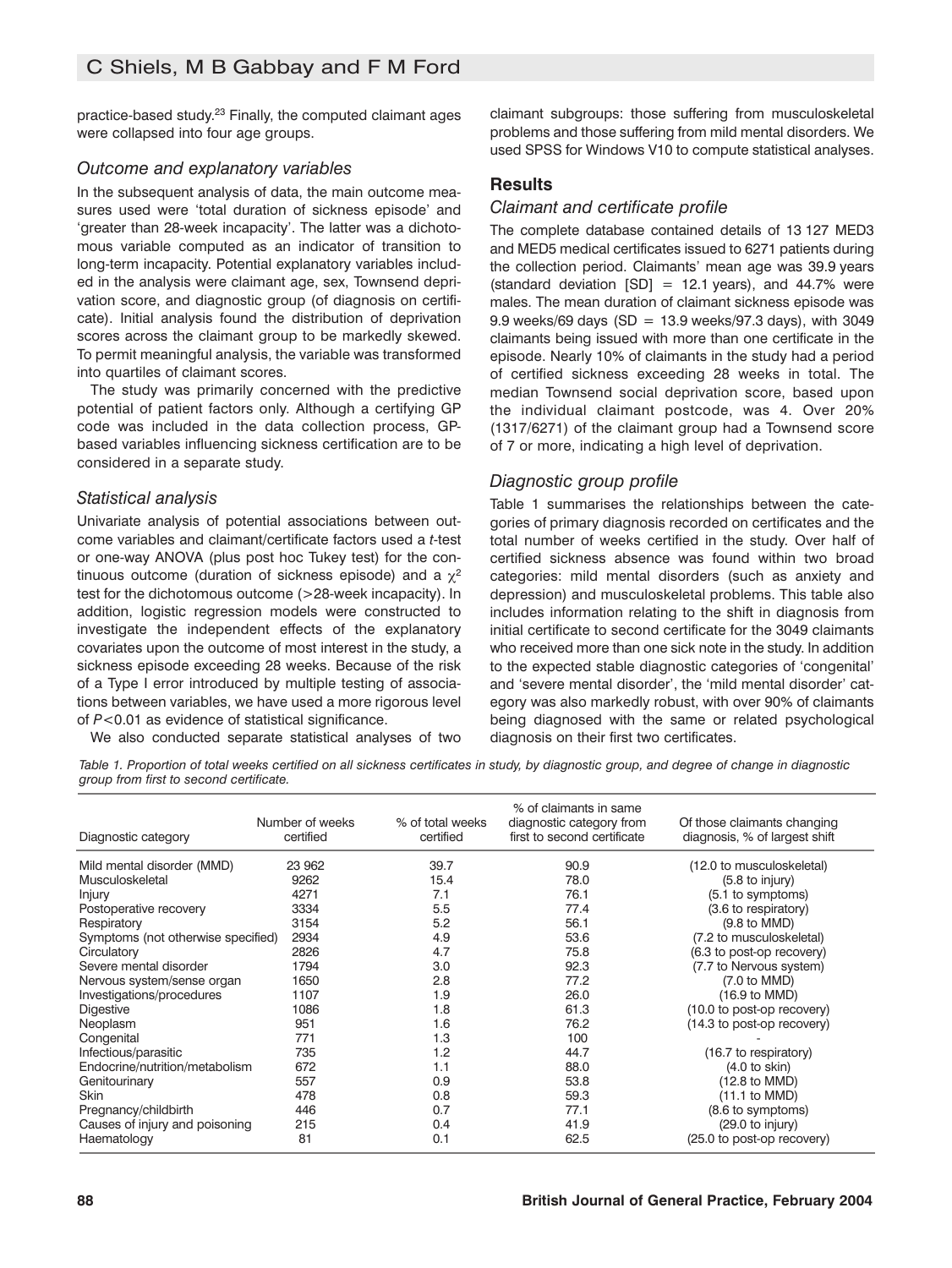| Original papers |  |
|-----------------|--|
|-----------------|--|

| Table 2. Logistic regression of long-term incapacity (>28 weeks)       |
|------------------------------------------------------------------------|
| by selected explanatory variables: total claimant group $(n = 6271)$ . |

| Dependent:                          |      |                          |                   |
|-------------------------------------|------|--------------------------|-------------------|
| >28 weeks incapacity (N/Y)          | OR   | OR (95% CI) Significance |                   |
| Claimant sex (male)                 |      |                          | 0.03 <sup>a</sup> |
| Claimant age (+1 unit)              | 1.03 | 1.02 to 1.04             | < 0.001           |
| Townsend deprivation score          |      |                          |                   |
| Quartile 1 <sup>b</sup> , reference | 1.00 |                          |                   |
| Quartile 2                          |      |                          | 0.66              |
| Quartile 3                          |      |                          | 0.34              |
| Quartile 4 <sup>c</sup>             | 2.20 | 1.65 to 2.92             | < 0.001           |
| Diagnostic group (first certificate |      |                          |                   |
| in sickness episode)                |      |                          |                   |
| Mild mental disorder, reference     | 1.00 |                          |                   |
| Infectious/parasitic                | 0.05 | $0.01$ to $0.19$         | < 0.001           |
| Neoplasm                            | 2.82 | 1.3 to $5.9$             | 0.007             |
| Endocrine/nutrition/metabolism      |      |                          | 0.34              |
| Haematology                         |      |                          | 0.88              |
| Nervous system/sense organ          |      |                          | 0.78              |
| Circulatory                         |      |                          | 0.54              |
| Respiratory                         | 0.16 | $0.10$ to $0.25$         | < 0.001           |
| Digestive                           | 0.32 | 0.17 to 0.62             | < 0.001           |
| Genitourinary                       | 0.43 | $0.18$ to $0.99$         | 0.004             |
| Pregnancy/childbirth                |      |                          | 0.22              |
| Skin                                |      |                          | 0.52              |
| Musculoskeletal                     | 0.73 | 0.56 to 0.95             | 0.02              |
| Congenital                          | 16.8 | 5.1 to 55.4              | < 0.001           |
| Symptoms (NOS)                      | 0.50 | 0.34 to 0.74             | < 0.001           |
| Injury                              | 0.23 | $0.15$ to $0.35$         | < 0.001           |
| Causes of injury and poisoning      |      |                          | 0.15              |
| Investigations/procedures           | 0.43 | 0.22 to 0.84             | 0.01              |
| Postoperative recovery              | 0.30 | $0.18$ to $0.48$         | < 0.001           |
| Severe mental disorder              | 7.90 | 4.3 to 14.4              | < 0.001           |

<sup>a</sup>Odds ratio = OR = 1.24, 95% CI = 1.03 to 1.5,  $P < 0.05$ . bleast deprived.  $\text{c}$  most deprived. NOS = not otherwise specified.

### *Total claimant group: association between outcome and explanatory variables*

In the total claimant group of 6271, there was a significant sex difference between the mean duration of sickness episodes (male mean  $= 10.9$  weeks versus female mean  $= 9.0$  weeks; 95% confidence interval [CI] = 1.2 to 2.6 weeks; *P*<0.001). A significantly higher proportion of males were certified sick for more than 28 weeks (males  $= 11.6\%$  versus females  $= 8.4\%$ ;  $\chi^2 = 20.3$ , degrees of freedom (df) = 1, *P*<0.001).

For the four age groups (<30, 30–44, 45–59,  $\geq$ 60 years or over) there was a linear relationship with increasing length of sickness episode. Mean episode duration was 7.9, 9.0, 11.5, and 17.0 weeks, respectively  $(F = 55.9, P < 0.001)$ . Claimants in the over 28-week-duration group were significantly older than those in the shorter episode group (mean age = 44.0 versus 39.6 years;  $95\%$  CI = 3.4 to 5.4 years; *P*<0.001). Claimants in the highest quartile of deprivation had a significantly longer mean duration of certified sickness than those in the least deprived quartile (mean  $= 13.1$  versus 7.8 weeks; 95% CI = 4.1 to 6.5 weeks; *P*<0.001). The two deprivation groups similarly differed in the proportion of claimants with an episode lasting more than 28 weeks (15.0% versus 7.0%;  $\chi^2 = 41.8$ , df = 1, *P*<0.001).

A logistic regression model was constructed to assess the independent effects of claimant age, sex, deprivation score, and diagnostic group of sickness episode upon the probability of long-term (>28 weeks) incapacity. Table 2 presents the results of regression, with three of the four

covariates having significant effects upon incapacity (at the *P*<0.01 level). The impact of differential diagnosis is particularly striking, with the reference category 'mild mental disorder' being a relatively powerful predictor of chronic incapacity (with only more obvious causes of physical or social disability, 'neoplasm', 'congenital', and 'severe mental disorder' having greater effects). The most deprived quartile group of claimants was 2.2 times more likely than the least deprived group to be sicklisted for more than 28 weeks. Older claimants were significantly more likely to be long-term incapacitated than younger claimants (increased risk of 1.03 for a 1-year age difference).

### *Mild mental disorder group: association between outcome and explanatory variables*

A total of 1758 (28.0%) claimants in the study had a first sickness certificate with a mild mental disorder as the reason for incapacity. Diagnoses within this category included anxiety, stress, depression, 'mixed anxiety and depression', bereavement reaction, and addiction. These claimants were significantly younger than those in other diagnostic categories (mean age = 38.3 versus 40.7 years;  $95\%$  CI = 1.7 to 3.1 years; *P*<0.001). Nearly 54% of them had a higher than median deprivation score compared with 44% for the rest of the overall claimant group ( $\chi^2$  = 41.9, df = 1, *P*<0.001). There was also a significantly higher proportion of females in this subgroup (58.7% versus 53.9%;  $\gamma^2 = 12.2$ , df = 1,  $P < 0.001$ ). Compared with the rest of the claimant group, claimants with mild mental disorder were more likely to have long-term (>28 weeks) incapacity (15.6% versus 7.8%;  $\chi^2 = 88.1$ , df = 1, *P*<0.001).

Men with mild mental disorder had significantly longer periods of certified sickness than women within this subgroup (mean episode duration  $= 15.7$  versus 12.8 weeks; 95% CI = 1.5 to 4.4 weeks; *P*<0.001). Males were also significantly more likely to be sicklisted for longer than 28 weeks (18.6% versus 13.5%;  $\chi^2 = 8.6$ , df = 1, P = 0.008).

The trend of mean episode duration for each of the four age groups (<30, 30-44, 45-59,  $\geq 60$  years or over) in the mild mental disorder claimant subsample was not linear. Respective means were: 13.6, 13.2, 15.8, and 17.4 weeks. The post hoc Tukey test found that only one pair of age groups (30–44 and 45–59 years) was significantly different  $(P = 0.004)$  in mean duration. No significant difference in age was found between mild mental disorder claimants with an episode exceeding 28 weeks and those with shorter periods of certification.

The most deprived quartile of these claimants had significantly longer sickness episodes than the least deprived group (mean  $= 17.8$  versus 10.4 weeks; 95% CI of difference  $= 5.0$ to 9.8 weeks; *P*<0.001). The most deprived group also contained higher proportions of claimants certified for longer than 28 weeks (21.4% versus 8.9%;  $\chi^2$  = 17.5, df = 1, *P*<0.001).

Within this diagnostic group, claimants receiving certification because of alcohol or substance addiction had a mean episode duration of 24.1 weeks, compared with 18.3 for depression and 13.4 for anxiety.

After taking into account the results of univariate analysis above, Table 3 presents the output from a logistic regression model testing the independent effect of each explanatory variable upon mild mental disorder incapacity for more than 28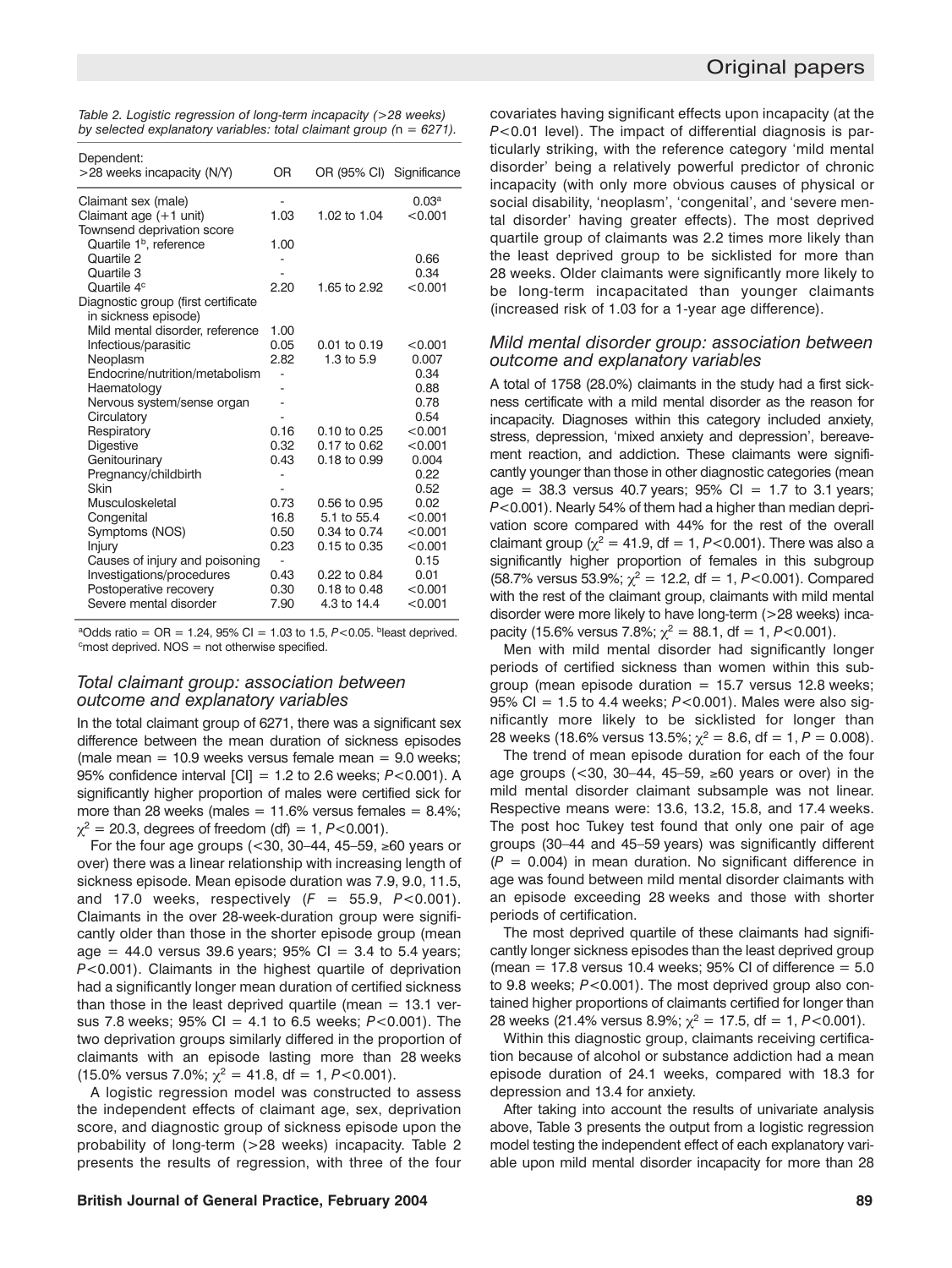| Table 3. Logistic regression of long-term incapacity (>28 weeks) by      |  |  |
|--------------------------------------------------------------------------|--|--|
| selected explanatory variables: 'mild mental disorder' group (n = 1665). |  |  |

| OR   | OR (95% CI) Significance |         |
|------|--------------------------|---------|
|      |                          | 0.14    |
| 1.02 | 1.01 to 1.03             | 0.005   |
|      |                          |         |
| 1.00 |                          |         |
|      |                          | 0.66    |
|      |                          | 0.48    |
| 2.03 | 1.20 to 3.42             | 0.008   |
|      |                          |         |
| 1.00 |                          |         |
| 2.49 | 1.36 to 4.55             | 0.003   |
| 3.20 | 2.05 to 4.99             | < 0.001 |
| 2.39 | 1.21 to 4.25             | 0.01    |
|      |                          | 0.35    |
| 8.17 | 4.0 to 17.22             | < 0.001 |
|      |                          | 0.39    |
|      |                          | 0.87    |
|      |                          | 0.29    |
|      |                          |         |

 $OR = odds$  ratio. <sup>a</sup>least deprived. <sup>b</sup>most deprived.

*Table 4. Logistic regression of long-term incapacity (>28 weeks) by selected explanatory variables: musculoskeletal group (*n *= 872).*

| Dependent:<br>>28 weeks incapacity (N/Y) | OR   | OR (95% CI) Significance |                   |
|------------------------------------------|------|--------------------------|-------------------|
| Claimant sex (male)                      |      |                          | 0.19              |
| Claimant age $(+1$ unit)                 |      |                          | 0.02 <sup>a</sup> |
| Townsend deprivation score               |      |                          |                   |
| Quartile 1 <sup>a</sup> , reference      | 1.00 |                          |                   |
| Quartile 2                               |      |                          | 0.38              |
| Quartile 3                               |      |                          | 0.56              |
| Quartile 4 <sup>b</sup>                  |      |                          | 0.77              |
| Non-back problem                         | 3.26 | 2.03 to 5.20             | < 0.007           |

<sup>a</sup>Odds ratio = OR 1.02, 95% CI = 1.01 to 1.04,  $P < 0.05$ . bleast deprived. <sup>c</sup>most deprived.

weeks. Older and more deprived claimants were significantly more likely to have over 28 weeks certification. There were significant differences between the diagnostic subcategories. Compared with the reference diagnosis (stress), claimants with 'addiction' were over eight times more likely to be sick long term. Sex had no significant independent association with long-term incapacity among these claimants.

#### *Musculoskeletal group: association between outcome and explanatory variables*

Claimants with an initial diagnosis within the 'Musculoskeletal' category  $(n = 864)$  were also analysed separately. This diagnostic group of claimants was significantly older (mean age = 43.1 versus 39.6 years; 95% CI = 2.6 to 4.4 years; *P*<0.001) and less deprived than other claimants on our database. Just over 43% of claimants in this diagnostic category had a Townsend deprivation score above the median compared with 47.3% for the rest of the claimants in the study ( $\chi^2 = 4.1$ , df = 1, *P* = 0.03). Musculoskeletal claimants were significantly more likely to be male (52.4% versus 43.7%;  $\chi^2 = 23.3$ , df = 1, *P*<0.001) and claiming benefit for more than 28 weeks (13.1% versus 9.3%;  $\chi^2$  = 12.3, df = 1, *P*<0.001).

Within the musculoskeletal claimant group itself, there were no significant differences between males and females in terms of total certified sickness (mean  $= 12.6$  versus 11.7 weeks:  $95\%$  CI = 1.5 to 3.3 weeks:  $P = 0.77$  or the proportions of males and females with an episode exceeding 28 weeks (14.3% versus 12.0%;  $\chi^2 = 0.99$ , df = 1, P = 0.34).

There was a linear relationship between the duration of sickness episode and age within this subgroup. The mean duration increased with age from 8.2 weeks to 10.2, 14.1, and 20.6 weeks. Only means for one pair of age groups (<30 and 30–44 years) were not significantly different  $(P = 0.23)$  after application of the Tukey test. Those musculoskeletal sufferers with an episode longer than 28 weeks were significantly older (mean age = 47.6 versus 42.4 years;  $95\%$  CI = 2.7 to 7.9 years; *P*<0.001) than claimants in the shorter duration group.

There were no significant differences found between musculoskeletal sufferers in the least-deprived and most-deprived quartile groups, in relation to either mean duration of incapacity or proportions of quartile groups incapacitated for longer than 28 weeks. The type of musculoskeletal problem certified appeared to have an association with duration of sickness episode. Duration of total episode after initial back pain diagnosis was significantly shorter than for episodes due to other musculoskeletal problems (mean = 9.3 versus 19.4 weeks; 95% CI of difference = 7.6 to 12.6 weeks; *P*<0.001).

In the logistic regression model (Table 4), only the musculoskeletal category had a significant independent effect upon prolonged work incapacity (at the *P*<0.01 level). A diagnosis of back pain as the reason for incapacity significantly decreased the risk of long-term certified sickness.

### **Discussion**

#### *Summary of main findings*

This study reports the findings of the most comprehensive quantitative study of sickness certification in general practice to date. The reason for sickness absence was changed relatively infrequently on continuing absences within the same episode. Mild mental disorders accounted for almost 40% of sickness absence. Risk factors for the development of longer-term work incapacity included social deprivation, increasing age, and, to a lesser extent, sex. Apart from severe and progressive illnesses (such as cancer and severe mental disorder), mild mental disorders were particularly associated with claimants developing longer-term sickness absence. At present, relatively few of these long-term claimants ever return to paid employment. For claimants within the largest diagnostic group of mild mental disorders, additional risk factors for chronic incapacity were age, addiction, and deprivation. Within the second group (musculoskeletal problems), while age increased risk, back pain sufferers tended to return to work earlier.

Although these are significant findings in their own right, they are relatively fixed variables and hence may be useful in the development of a theoretical model aiming at predicting which patients are more likely to be long-term sicklisted, within specific diagnostic categories.

While such a predictive model may be very useful in primary care, the results of our study also suggest possibilities for more direct intervention to prevent long-term incapacity. The study identified groups at risk of long-term incapacity from potentially reversible conditions, who may benefit from interventions to enable them to recover and return to work,